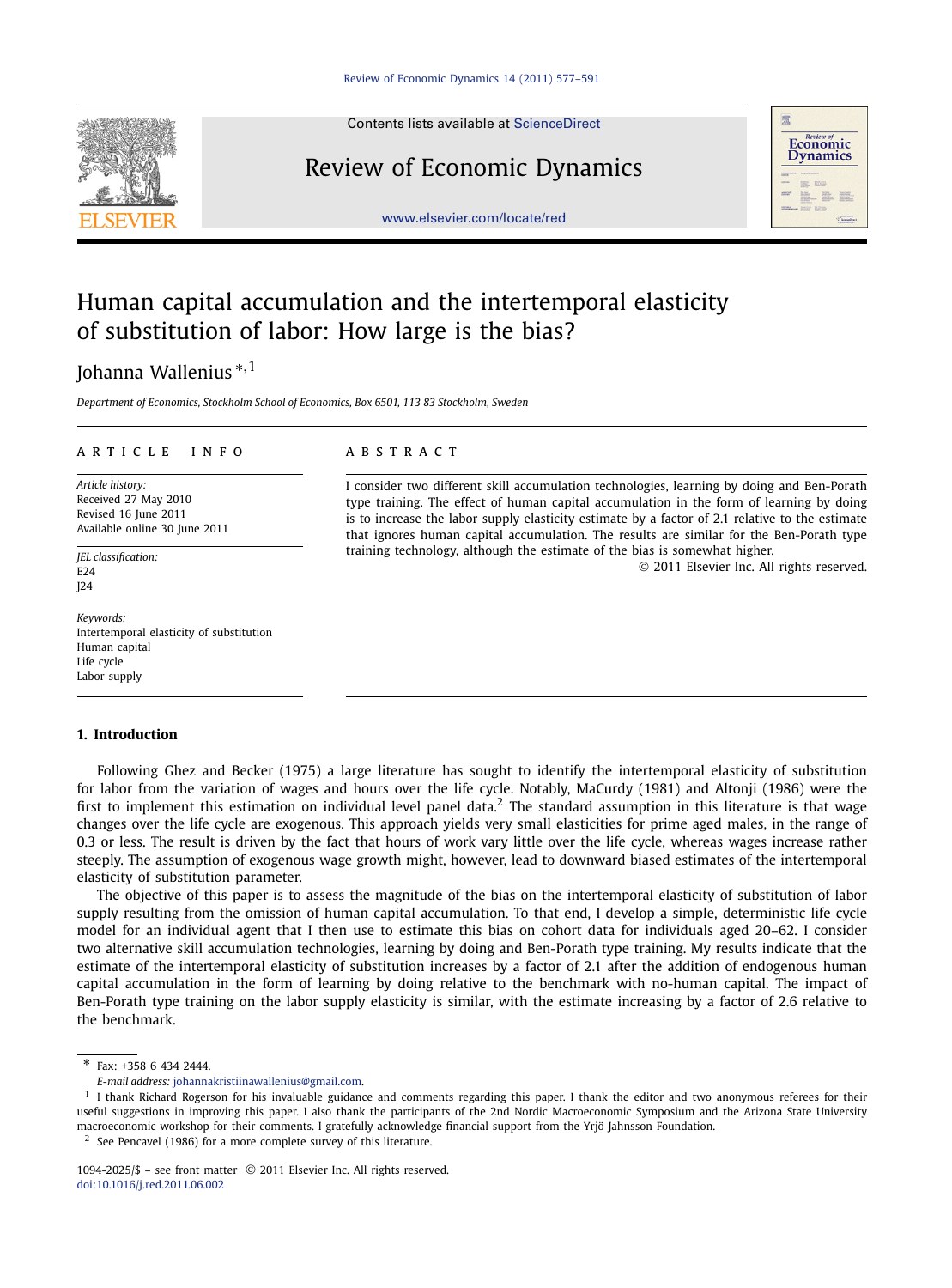In relating these results to those in the literature, it is worth mentioning that Heckman (1976) was the first to note that the assumption of exogenous wages may negatively bias labor supply elasticity estimates. The first paper to provide a quantitative estimate of this bias was Imai and Keane (2004), who did so in the context of a learning by doing model. They estimate the labor supply elasticity at around 3.8, implying a much larger bias than what my results indicate. The complexity of their framework makes it difficult to know what is driving their results. Moreover, the poor out-of-sample performance of their model is somewhat of a red flag. The objective of this paper is to construct a simpler and more transparent framework to uncover the key economic forces and their interaction.

My results show that the magnitude of the bias resulting from the omission of human capital accumulation depends critically on the portion of the life cycle that estimation is based on. The estimates of the bias are largest when estimation is based on data for only the early part of the life cycle. Specifically, when limiting the targeted age range to 20–36, as in Imai and Keane,<sup>3</sup> I get a bias of a factor 5.3 from the omission of human capital accumulation in the form of learning by doing. This, however, is ill advised, as it results in hours worked declining much too steeply relative to the data at older ages. Furthermore, I find that there is some tension in matching the two halves of the life cycle profile for hours worked. In particular, if one matches the later part of the life cycle for hours worked then the early part does not look so good, and if one matches the early part then the later part does not look so good. The nature of the mismatch, however, is most severe when one estimates on early ages and then extrapolates to later ages.

An outline of this paper follows. Section 2 presents the models for the two skill accumulation technologies, while Section 3 outlines the data. Section 4 discusses the method used to select parameter values for the quantitative analysis. Section 5 presents the main results. Section 6 discusses the role the length of the targeted data series plays, while Section 7 provides some sensitivity analysis. Section 8 concludes.

#### **2. Models of human capital accumulation**

In this section I present two models corresponding to the alternative skill accumulation technologies: learning by doing and Ben-Porath type training. I describe the learning by doing model in more detail, and as it pertains to the Ben-Porath type training model only highlight the differences between the two models. The models are purposefully stylized along several dimensions to increase their transparency. The exercise is one of assessing the bias on labor supply elasticities resulting from the omission of human capital accumulation, not of estimating the labor supply elasticity per se.

#### *2.1. Learning by doing*

Consider a deterministic, discrete-time model for an individual agent. I assume that the individual is endowed with one unit of time at each date. I impose retirement at an exogenously determined age. Letting *t* denote age, the individual has preferences over sequences of consumption (*c*) and hours worked (*h*) given by:

$$
\sum_{t=0}^{T} \beta^t \big[ u(c_t) - v(h_t) \big],\tag{2.1}
$$

where *β* is the discount factor. The functions *u* and *v* are both twice continuously differentiable and increasing, *u* is concave and *v* is convex. Each period there are markets for consumption, labor services and borrowing/lending.<sup>4</sup> The wage per unit of labor services, *w*, and the interest rate on borrowing/lending, *r*, will be assumed to be constant.<sup>5</sup> The individual faces a sequence of budget equations given by:

$$
c_t + a_{t+1} - (1+r)a_t = ws_t h_t,
$$
\n(2.2)

where *at* is the agent's asset holdings at age *t*. I assume that individuals must have non-negative assets at death. The observed wage per unit of time supplied to the market at age *t* is the product of the human capital stock, *st*, and the wage per unit of labor services, *w*.

Human capital evolves according to a human capital production function:

$$
s_{t+1} = G_t(s_t, h_t). \tag{2.3}
$$

The function is indexed with *t* to reflect the possibility that age influences learning. By choosing units for human capital, I can normalize *w* to equal 1. I do this in what follows.

<sup>3</sup> They use NLSY data for ages 20–36 only.

<sup>4</sup> In Section 7, I explore the implications of borrowing constraints.

<sup>5</sup> I am following Imai and Keane (2004) in assuming that *w* is constant. It has been argued that the skill price of human capital may not be constant. See for example Heckman and Sedlacek (1985), Heckman and Scheinkman (1987) and Heckman et al. (1998).